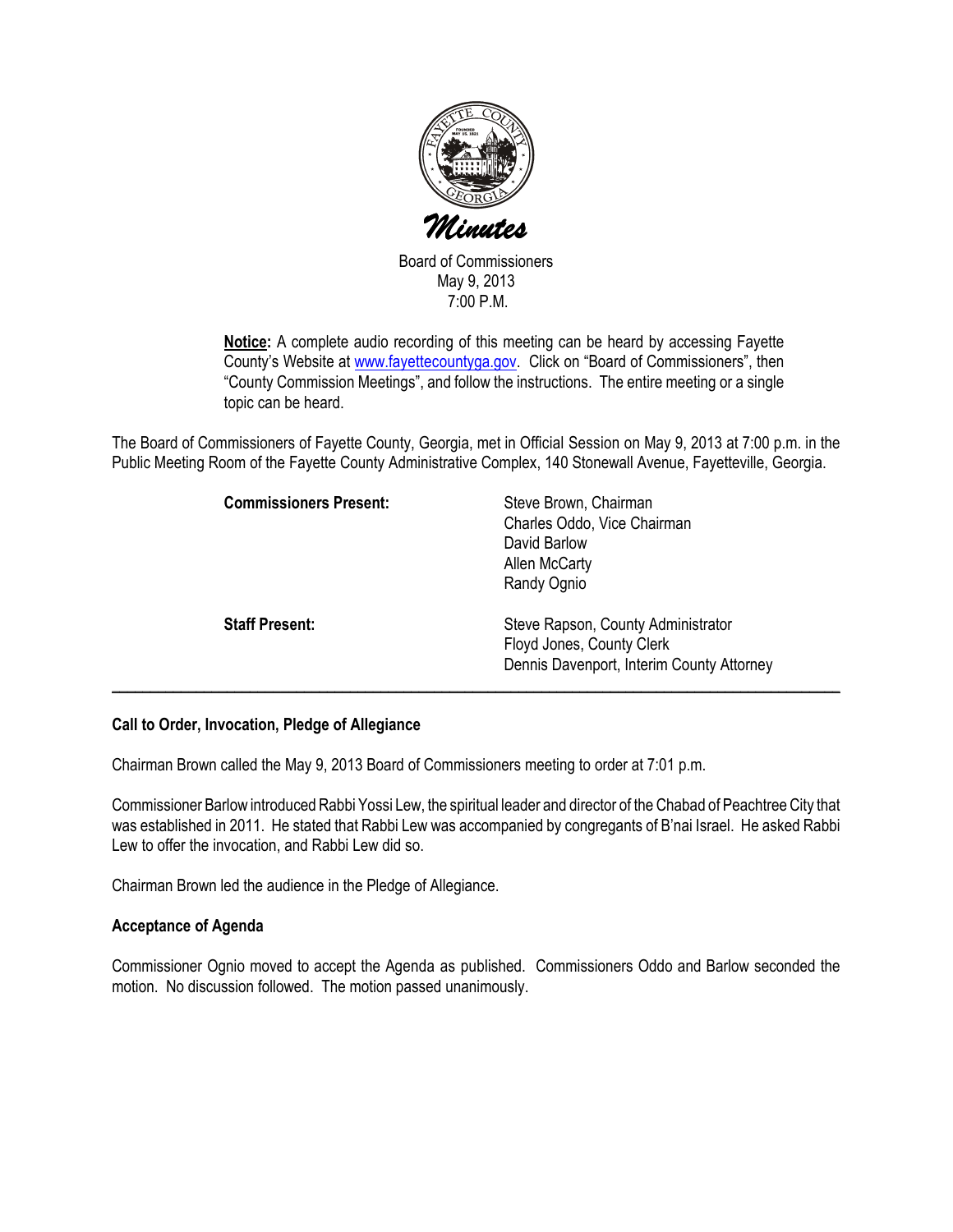#### PRESENTATION / RECOGNITION:

# 1. Proclamation to be presented to the Fayette County Farm Bureau recognizing May 14, 2013 as Farmer Appreciation Day.

Chairman Brown read the proclamation which was presented to the Fayette County Farm Bureau and which recognized May 14, 2013 as Farmer Appreciation Day. Mr. Rick Minter and Ms. Leah Blessitt spoke about the work and contributions made by farmers in the Fayette Community. A copy of the request, identified as "Attachment 1", follows these minutes and is made an official part hereof.

### PUBLIC HEARING:

### PUBLIC COMMENT:

David Brill: Mr. Brill, President of the North Fayette Community Association, reported that there would be a meeting on May 18 at Liberty Baptist Church. He said everyone was welcome to attend; that the Library would give a presentation on what it has available, along with presentations from "other government people".

Greg Detwiler: Mr. Detwiler reported that on Friday, June 21, the Southern Conservation Trust would have their annual Farm Table event.

### CONSENT AGENDA:

Commissioner Oddo moved to approve the Consent Agenda as presented. Commissioner Barlow seconded the motion.

Benjamin Grant: Mr. Grant said he was a current Fayette County employee, and he asked about the proposed changes to the Defined Benefit Plan. Specifically, Mr. Grant said his question involved the pre-retirement death benefit, and he asked that if he was vested in the program and that if he died, would the changes cut out the benefit to his spouse and children.

County Administrator Steve Rapson replied that the short answer to the question was "no", and he explained that the death benefit was if the employee was actually, currently retired and was receiving the benefit, then that benefit would be payable. Mr. Rapson replied that Mr. Grant would be covered under his life insurance policy as an active employee.

The motion to approve the Consent Agenda passed unanimously.

- 2. 2. Approval of Defined Benefit Plan amendments as outlined during the April 5, 2013 Retreat. A copy of the request, identified as "Attachment 2", follows these minutes and is made an official part hereof.
- 3. Approval of staff's request recommendation to reduce the County's participation in the Georgia Municipal Association Lease Pool Program, including the outstanding amount of Certificates of Participation and the associated interest-rate swap agreement by the amount of the account balance determined to be "excess funds". A copy of the request, identified as "Attachment 3", follows these minutes and is made an official part hereof.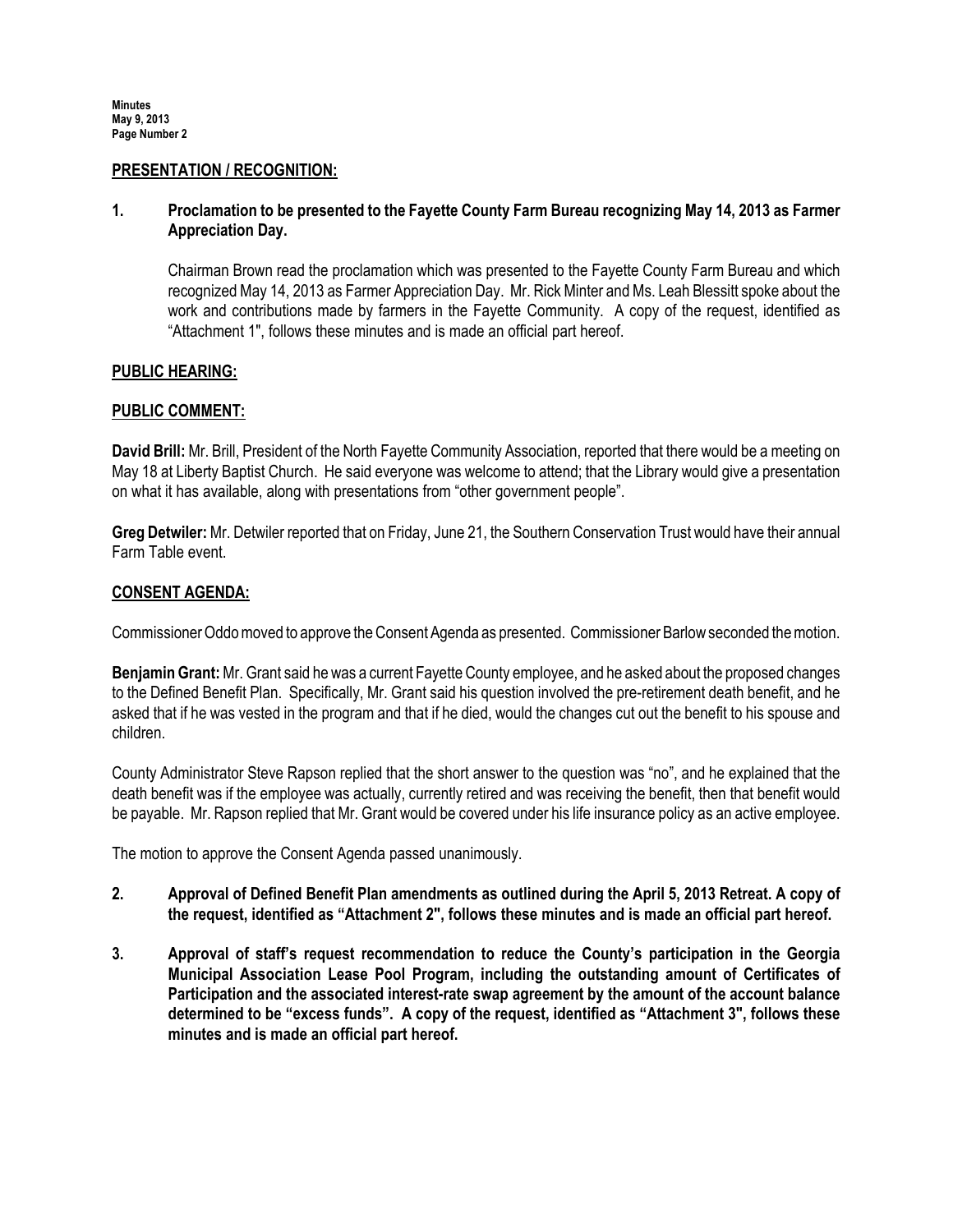Minutes May 9, 2013 Page Number 3

- 4. Approval of staff's request to enter into an Intergovernmental Agreement with the City of Fayetteville, allowing for the County to resurface Beauregard Boulevard, Bradford Square, Creekside Trail, Hillsdale Drive, and North Park Drive within the City of Fayetteville, and authorization for the Chairman to execute said agreement. A copy of the request and Intergovernmental Agreement, identified as "Attachment 4", follow these minutes and are made an official part hereof.
- 5. Approval of staff's recommendation to make application to the Hazardous Waste Trust Fund (HWTS) for reimbursement of groundwater monitoring expenses associated with Monitored Natural Attenuation (MNA) at the Southside Landfill, and approval for the Chairman to sign Resolution 2013-12 granting staff authorization to make application for reimbursement. A copy of the request and Resolution 2013-12, identified as "Attachment 5", follow these minutes and are made an official part hereof.
- 6. Approval of the Water Committee's recommendation to allow the City of Fayetteville to use a waterline easement on Highway 85 to service 1391 Highway 85 with sewer, with the stipulation that the Water System will review the plans, will conduct an on-site inspection, and will be given as-built drawings. A copy of the request, identified as "Attachment 6", follows these minutes and is made an official part hereof.

# OLD BUSINESS:

### NEW BUSINESS:

7. Approval of the April 11, 2013 Board of Commissioners Minutes. Commissioner McCarty was not present for this meeting.

Commissioner Oddo moved to approved the Minutes of the April 11, 2013 Board of Commissioners meeting. Commissioner Ognio seconded the motion. No discussion followed. The motion passed 4-0-1 with Commissioner McCarty abstaining from the vote.

### ADMINISTRATOR'S REPORTS:

Announcement of Budget Meetings: County Administrator Steve Rapson reminded the Board and the public that the County would have its budget presentation on Monday, May 13 at 6:00 p.m. He explained that the presentation would either be in the Commissioner's Conference Room or the Public Meeting Room; depending on the number of people who attend. He said the first active workshop would be on Thursday, May 23 at 5:00 p.m.

Closing Redwine Road: County Administrator Steve Rapson reported that Redwine Road would be closed in order to film Endless Love. He said there would have intermittent traffic controls established on May 28. He added that Redwine Road would be closed on June 19 from about 5 a.m. until 7 p.m. for additional movie production on the road. He said the information concerning Redwine Road would be available from the county's website.

Commissioner McCarty: County Administrator Steve Rapson said it was good to see Commissioner Allen McCarty back on the Board.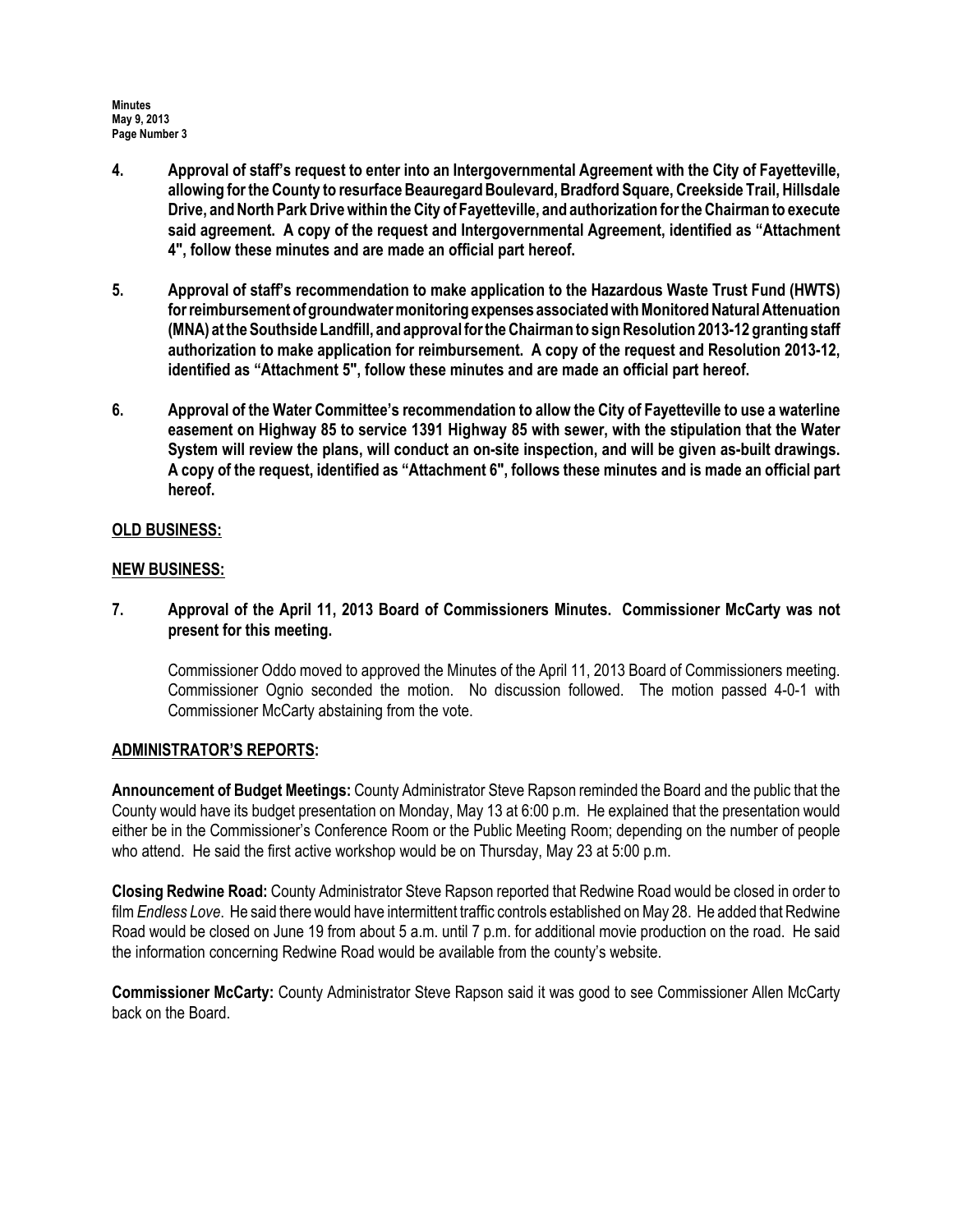Minutes May 9, 2013 Page Number 4

#### ATTORNEY'S REPORTS:

Four Items for Executive Session: Interim County Attorney Dennis Davenport reported that two Real Estate matters, one Personnel matter, and one review of the April 25, 2013 Executive Session Minutes were needed for Executive Session.

### COMMISSIONERS' REPORTS:

Commissioner McCarty: Commissioner McCarty mentioned that at one of the previous meetings he stated that he was totally against these bypasses. However, he said if he had not had four bypasses, he would not be in the meeting tonight. He thanked everyone for expressing their best wishes for him.

Commissioner Barlow: Commissioner Barlow said he was glad to see David Brill in the audience because he met with Linda North earlier in the week. He said Ms. North is the Georgia "Four District" Administrator for the Little League of the United States. He said she has "quite a responsibility", but one of her goals is to create an urban little league that reaches out to the minority community. He said that in addition to meeting with Ms. North, he also met with two former NFL players: Andrew Provence who played defensive tackle for the Atlanta Falcons and Willie Whitehead who retired from the New Orleans Saints in 2008. Commissioner Barlow reported that he had the privilege of working with both gentlemen and that they would be attend the North Fayette County Homeowners' Association on May 18, and that they would work on getting youth sports started in Fayette County and particularly at Kenwood Park.

Commissioner Oddo: Commissioner Oddo pointed out that Mother's Day would be coming up on Sunday. He mentioned that his mother was not here anymore, and while she lived for a long time it was not long enough. He said if anyone met her they would find she was an extraordinarily wonderful lady. He said that while she had a form of Alzheimer's in the last years of her life, her family was very thankful that she never lost her personality. He explained that during all the frustrations that she had, she always had a warm "I love you" for everybody who came into her presence. He said he would paraphrase his mom to all of the wonderful mothers out there saying, "Moms, we love you". He pointed out that his mother-in-law from Columbia was also in the audience sitting next to his wife, Pily, and that she did not understand a word that was being said. He then spoke Spanish to his mother-in-law, and in doing so, he wished her a Happy Mother's Day.

Commissioner Ognio: Commissioner Ognio offered an early "Happy Mother's Day" to all the mothers out there. He said he noticed a sign on the south side of the county that said the month of May was Motorcycle Awareness Month. He thought that issue should be brought up, and he thought the people should be aware of all the motorcycle riders out there. He said they were easy to overlook, and he did not want to see anyone get hurt.

Chairman Brown: Chairman Brown stated it was great to have Commissioner McCarty back. He pointed out that Commissioner McCarty was still able to watch the meeting because he was the one who, free of charge, wired the room and set up the system so that the meetings could be put on Channel 23.

### EXECUTIVE SESSION:

Commissioner Barlow moved to go into Executive Session. Commissioner Ognio seconded the motion. No discussion followed. The motion passed unanimously.

The Board recessed into Executive Session at 7:22 p.m. and returned to Official Session at 7:40 p.m.